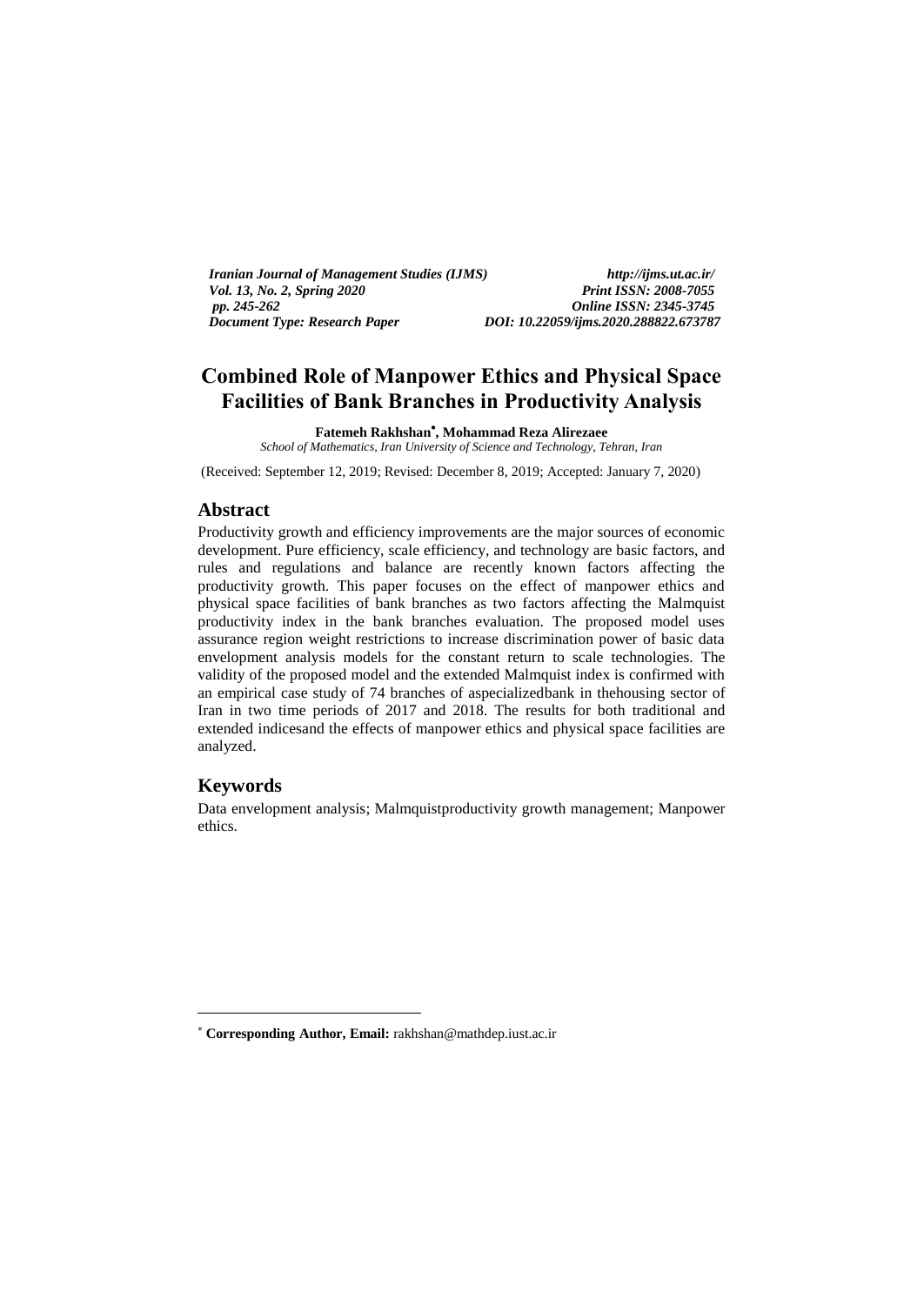### **Introduction**

Data envelopment analysis (DEA) defines the efficiency of a given Decision Making Unit (DMU) as the ratio of the weighted sum of outputs to the weighted sum of inputs. By DMUs, we mean firms, plants, branches, hospitals, or other units that are being evaluated. They should have the same inputs and outputs. Complete freedom of DMUs in selecting input and output weights may result in ignoring some of the inputs/outputs or assigning a zero weight to them. Most methodological extensions of DEA followed an application-driven path as a result of the application of the method in solving real life problems. The desire to incorporate restrictions on the weights attached to the inputs/outputs of DMUs is one of the areas of development in DEA.One way to avoid such a situation is to restrict the weights. By incorporating absolute upper and lower bounds, assurance region type I (ARI) and type II (ARII), and virtual weight restrictions, the analyst can make the model more realistic and improve the discrimination of basic DEA models. For literature ondifferent types of weight restrictions and value judgments in DEA, see Thanassoulis, Portela, and Allen (2004). Weight restriction is also a way of reflecting the manager's or modeler's prior views or information about the relative importance of individual inputs and outputs or imposing a specific relation between them involving cost or price considerations. In addition to weight restrictions, there are other methods for improving discrimination power of DEA models such as trade-offs, selective proportionality, and the creation of unobserved DMUs (Podinovski&Thanassoulis,2007).

The literature on operations research (OR) and ethics has roots extending at least back to the 1960s, and is increasing in breadth and vigor (Wenstøp, 2010). When we reviewed the literature of consideration of ethical issues in OR (and specifically in DEA), we found two types of studies. As Figure 1 shows, the first is studies that discuss the necessity of adherence of OR modelers and researchers to some ethical principles.Since this paper doesn't address this type of study, we just refer the reader to the survey of Ormerod and Ulrich (2013) for further study in this area.The second type, that is, the subject of our paper,are studies thatwant to model ethical subjects in terms of some ethical indices, criteria, variables, or constraints. Very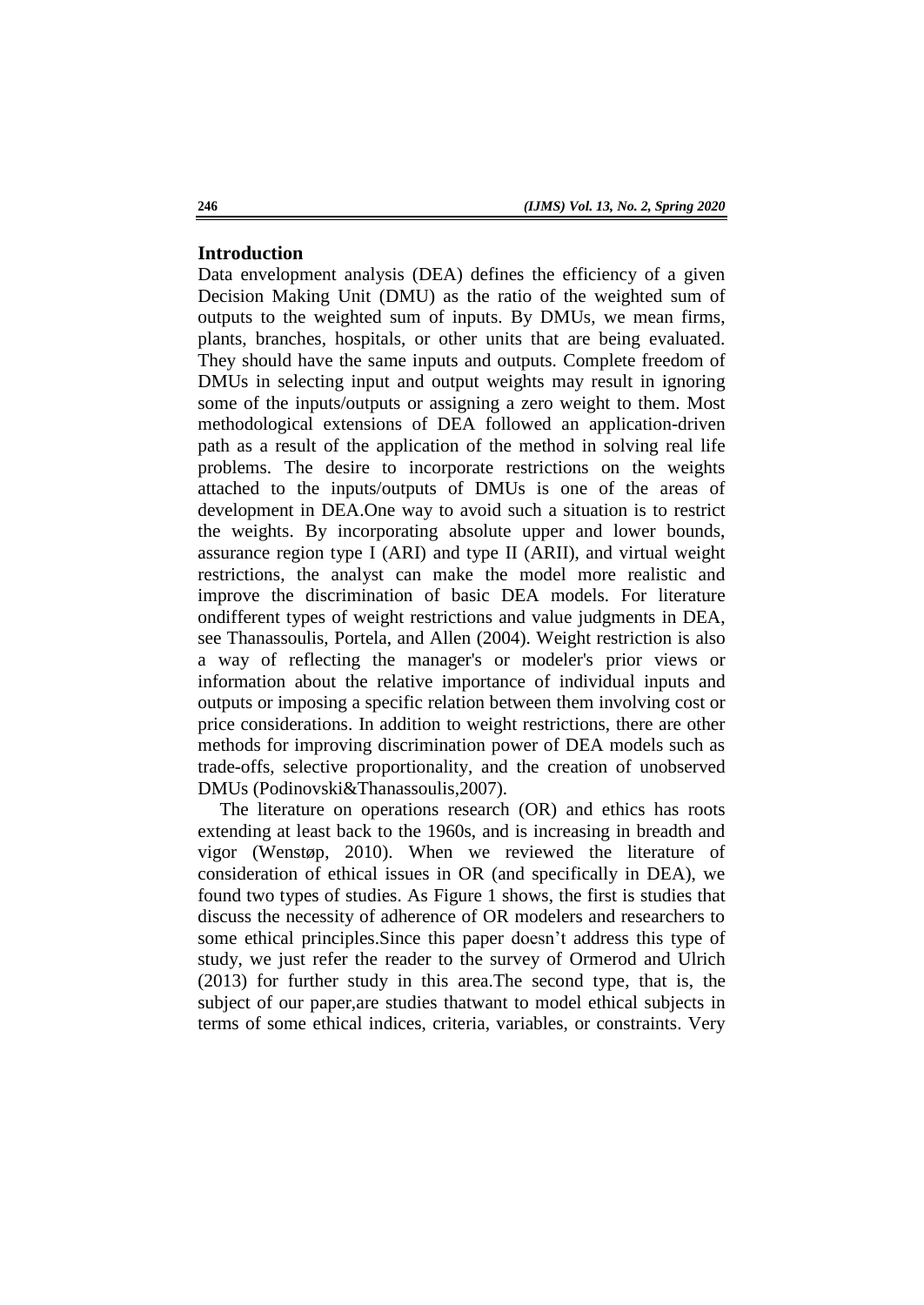few studies have focused on this area. Probably, one of the reasons for the literature weakness on this area is considerable challenges of incorporating qualitative variables such as ethics into the analysis.



**Fig. 1. Areas of intervention of ethical subjects in OR (and DEA in particular)**

Although there is almost no ethics-based DEA study, from a general point of view, we can say that two approaches for taking ethics-based performance evaluation into account may be considered: As illustrated in Figure 1, one straightforward procedure is to define an ethics index in an appropriate way, make it quantitative using questionnaire or another method, and then consider it as an extra input or output in different basic DEA models. Another novel approach adopted in this study is to incorporate ethical concepts into the model structure, for example, by adding additional constraint(s) to the basic models or by changing the relationship between the variables in a way that suggests the respective ethical purpose of doing research. Basso and Funari (2003,2007) assessed ethical mutual funds in which an ethical measure, as the ethical level of the fund obtained through questionnaires, is considered as an additional output along with other inputs and outputs of basic DEA models. We found only these two papers in the literature of ethics-based DEA studies. Unfortunately, there is no research in conjunction with the second view. In this paper, we impose ethics of human resources (HR) and physical space (PS) in the form of weight restrictions on the basic DEA models to reach a performance evaluation based on these ethical subjects in the level of bank branches.

Productivity is viewed as the most important long-run driver of economic growth in both economic theory and empirical research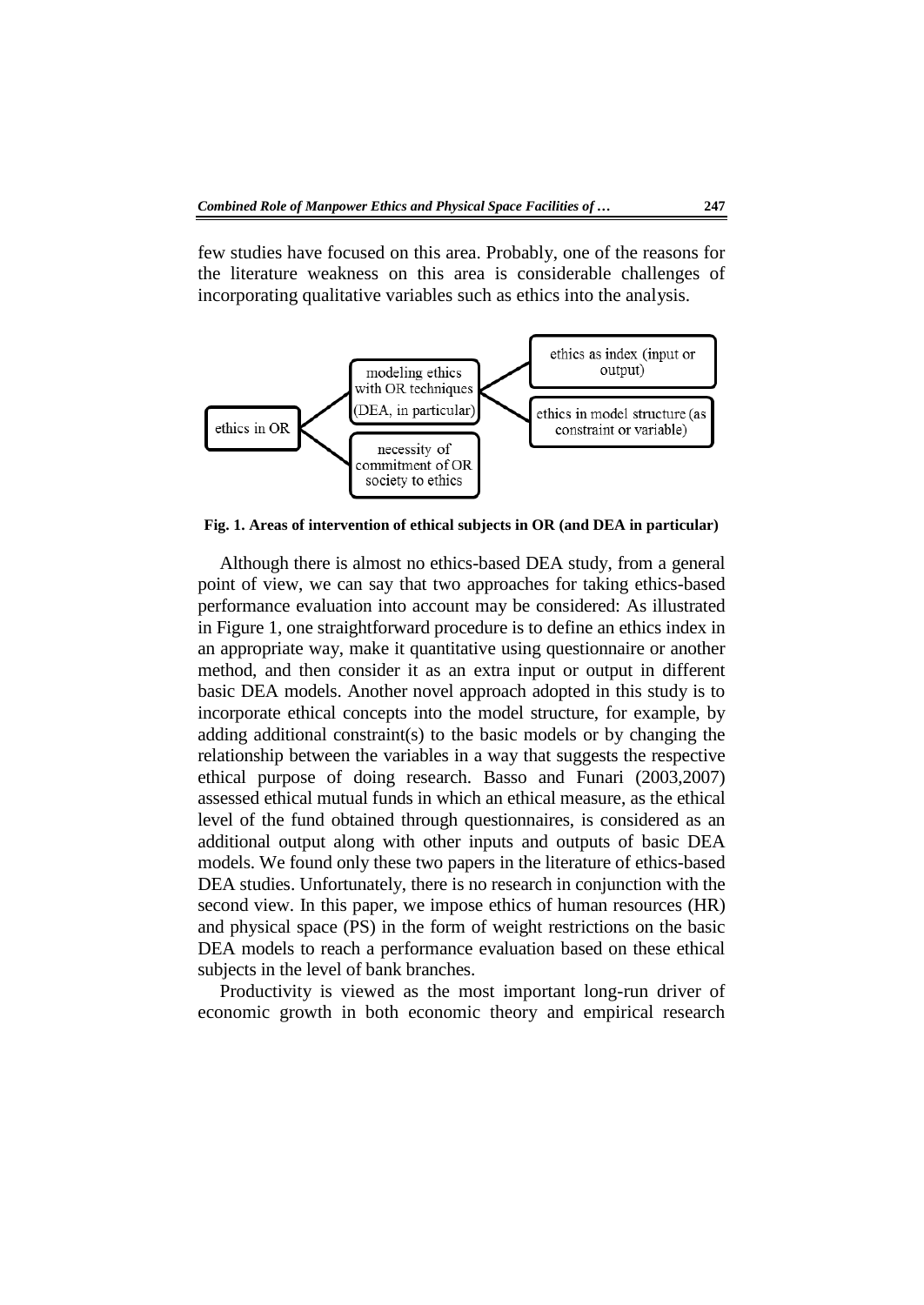(Ding, Guariglia,&Harris,2016). Therefore, understanding the factors affecting productivity is very important. Economists often use total factor productivity estimates as proxies for management (Triebs&Kumbhakar,2018). In recent years, the measurement and analysis of productivity change has attracted many researchers. The Malmquist index (MI), first introduced as a quantity for use in the analysis of input consumptions, is a prominent index measuring productivity change over time. It was first used in productivity literature by Caves, Christensen, and Diewert(1982). Fare, Grosskopf, Lindgren, and Roose (1992) developed a DEA-based decomposition of the Malmquist index, known as FGLR decomposition, consisting of two components, technology change (TC) and efficiency change (EC), over two time periods. Three-component decomposition of the index was developed by Fare, Grosskopf, Norris, and Zhang(1994) regarding both CRS and VRS technologies involving pure efficiency change (PEC), scale efficiency change (SEC), and technological change. This decomposition is called FGNZ. These decompositions were conducted using basic models of CCR and BCC. In this context, there are two more studies that apply new technologies as a basis. In order to improve the meaning of efficiency using expanded production possibility set (PPS), Alirezaee and Afsharian (2010) presented an extended Malmquist index (EMI) using trade-off technology aligned with two basic models. Also, in order to take into account the effect of imposed strategies on DMUs' behavior, Alirezaee and Rajabi Tanha (2015) proposed a balance model for assessing balance factor of DMUs and developed another extended Malmquist index. A new Malmquist productivity index, that takes the links between the inputs and the outputs into account, was proposed by Walheer (2019). Indeed, plants use inputs that are differentially linked to each type of electricity production. Next, the methodology hasbeen developed which allows defining and decomposing output-specific Malmquist productivity index. In multi-output settings, different types of inputs are simultaneously used to produce the outputs. On the one hand, some inputs are jointly used to produce all (or a subset of) the outputs. These inputs give rise to economies of scope, which form a prime economic motivation to produce multiple outputs. On the other hand, some inputs can also be allocated to specific output productions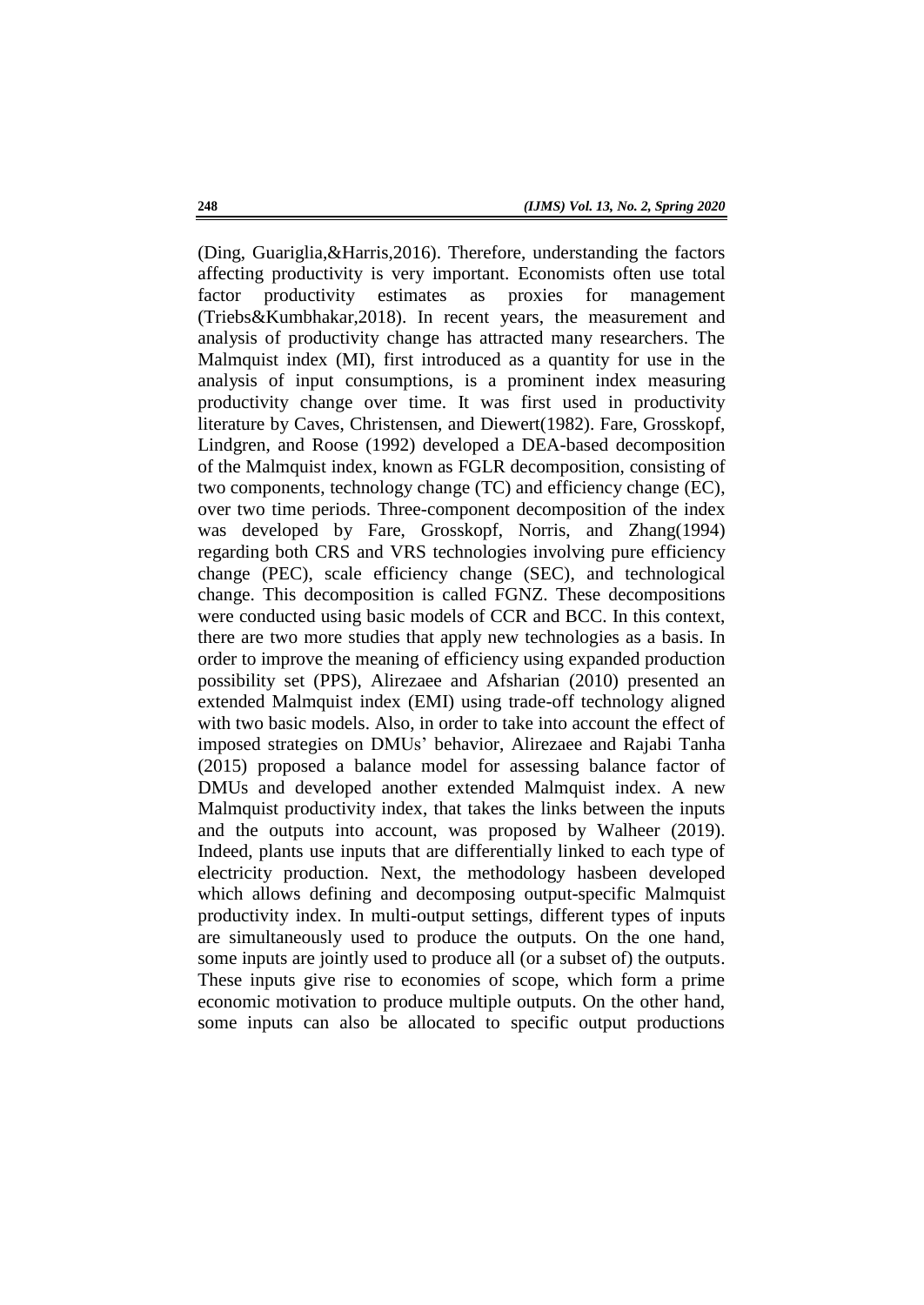(walheer, 2019).Considering these links between inputs and outputs, one can extend the method proposed here to include thesedata structures in DEA. This is a proposition for future work.

In line with these studies, here we claim that the way the branch staff interacts with customers and also the appearance of branch physics and facilities available in the branch are contributing factors in its productivity growth. Examples of ethical behavior of the personnel are customer guidance and assistance in doing his/her demand, orderly appearance, and customer appreciation. We believe that branch physics can indirectly be ethical or unethical. Convenient counter, suitable furniture, parking, decoration, facilities for entering disabled persons with wheelchair can indicate branch physics and location to be ethical.We, first, use weight restrictions in the form of ARI in the proposed models of Human ResourceEthics (HRE) and Physical Space Facilities (PSF), that is so-called HRE&PSF, and then define HRE&PSFfactorsfor each under- assessment branch. In applying ARI restrictions, we utilize predefinedHRE and PSF scores obtained during periodic annual evaluations carried out by Plan and Program managementof bank. We treat the scores as the relative value of the inputs of HR and location index in multiplier forms of DEA models.Then the proposed models are used in developing an extended Malmquist index (EMI) to determine the combined role of HRE&PSF as a contributing factor in branch productivity growth or decline. The EMI will be decomposed into two components of extended efficiency change (EEC) and extended technology change (ETC). Regarding bothethics-based and CRStechnologies, we define new component of HRE&PSF factor change and propose a three-component decompositionincluding EC and ETC. Also, if we consider VRS technology alongside ethics-based and CRS technologies, a new fourcomponent decomposition of EMI consisting of SEC, PEC, HRE&PSF factor change, and ETC will be obtained. The novel decomposition provides us new insight about the contribution of ethics-related categoriesalong with other known factors in productivity changes.

The remainder of this article is organized as follows: Section 2 describes the proposed HRE&PSF modeland defines HRE&PSF factor of a given branch. An extended MI and its different decompositions including HRE&PSF change is presented in section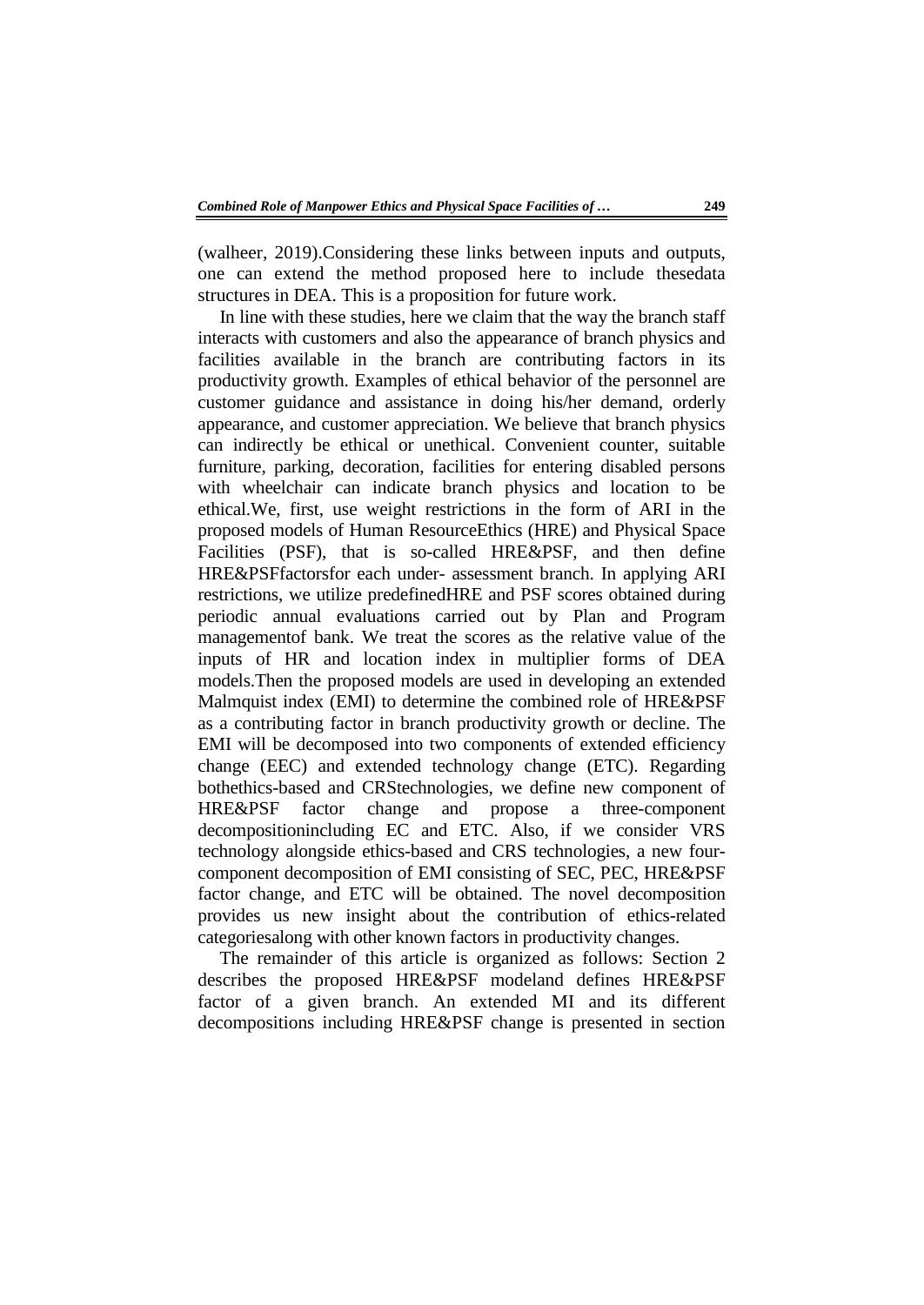3.In section 4, we use a real-world case study at the bank branch level to demonstrate the applicability and efficacy of the proposed methods in calculating EMI with its decompositions. We will analyze and compare MI and EMI for two time periods in this section. Concluding remarks and future directions willappear in section 5.

#### **The proposed HRE&PSF model**

Suppose that we have n DMUs with m inputs and s outputs denoted by  $X_j = (x_{i_j}, x_{i_j},..., x_{i_j},..., x_{mj})$  and  $Y_j = (y_{i_j}, y_{i_j},..., y_{i_j},..., y_{i_j})$  respectively for DMU<sub>j</sub>,  $j = 1,...,n$ . It is assumed that  $X_j \ge 0$  and  $Y_j \ge 0$  with and  $Y_i \neq 0$  for all DMUs. The multiplier forms of input-oriented basic DEA models of CCR and BCCfor measuring technical efficiency(TE) and pure efficiency (PE)fora given  $DMU_k$  aredefinedrespectively as follows:

$$
\theta_{CCR} = \max \sum_{r=1}^{s} u_r y_{rk}
$$
\n
$$
s \cdot \sum_{i=1}^{m} y_i x_{ik} = 1
$$
\n
$$
\sum_{r=1}^{s} u_r y_{rj} - \sum_{i=1}^{m} y_i x_{ij} \leq 0, j = 1, ..., n
$$
\n
$$
u_r \geq \varepsilon, r = 1, ..., s
$$
\n
$$
v_i \geq \varepsilon, i = 1, ..., m
$$
\nAnd

$$
\theta_{BCC} = \max \sum_{r=1}^{s} u_r y_{rk} - u_0
$$
  
s t. 
$$
\sum_{i=1}^{m} y_i x_{ik} = 1
$$
  

$$
\sum_{r=1}^{s} u_r y_{rj} - \sum_{i=1}^{m} y_i x_{ij} - u_0 \le 0, j = 1,..., n
$$
  

$$
u_r \ge \varepsilon, r = 1,..., s, u_0 \text{ is free}
$$
  

$$
v_i \ge \varepsilon, i = 1,..., m
$$

(2)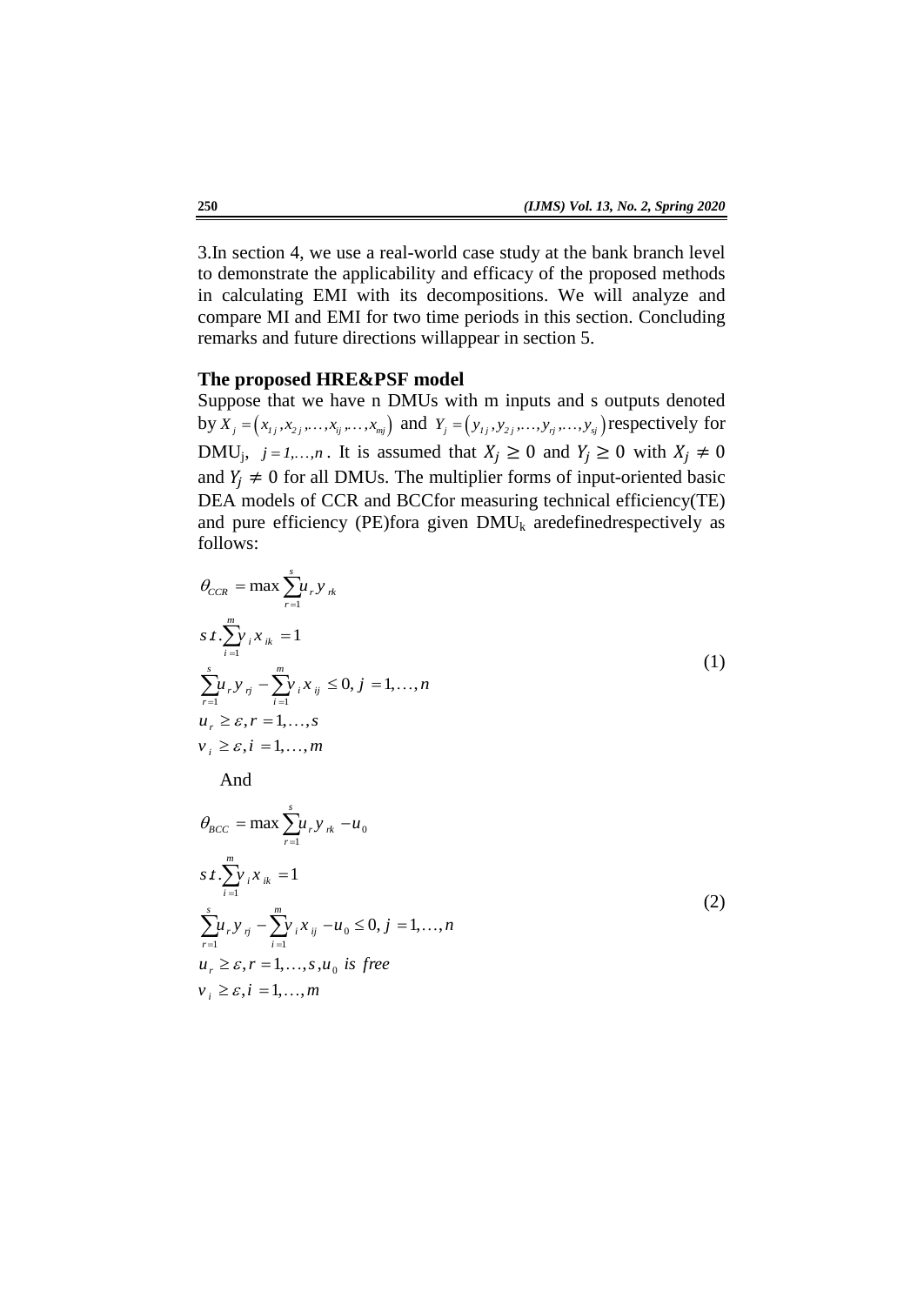where  $u_r$  and  $v_i$  are weights assigned to output r and input i, respectively, and  $\varepsilon > 0$  is a non-Archimedean infinitesimal applied to avoid zero weights.The above CCR and BCC models will be used in the following.

Production efficiency is one of the most significant dimensions of bank branch performance. In bank branch analyses, the production model commonly views bank branches as producers of services using labor and other physical resources as inputs and providing services for taking deposits, making loans and others (number of transactions or document processing) as outputs (Paradi&Zhu,2013). Consider Figure 2 production model:



**Fig. 2. DEA production model**

We will develop the proposed models based on this input-output structure, but one mayadd other inputs to personnel expenses and location index or consider different outputs. Note that since the physical space and manpower ethics are related to the inputs of the above production model, we consider an input-oriented model in this paper. Simply, one can consider output orientation models and do the same discussion.

The location index of the branch is an index to show the branch status in terms of many qualityand quantity factors. The factors are classified into three categories: branch customers' characteristics,physical locations of the branch, and branch staff characteristics. Computing the location index for allof the bank's branches was done as part of the research project 'Model design and Implementation for Maskan Bank Branches Location', contract No. 48-90-2612, dated 13/07/2011, which was prepared bythe authors. This index is of vital importance toboth the evaluation of branches from the operationalperspective and as an index of the potential capital of the bank in terms of its geographical location.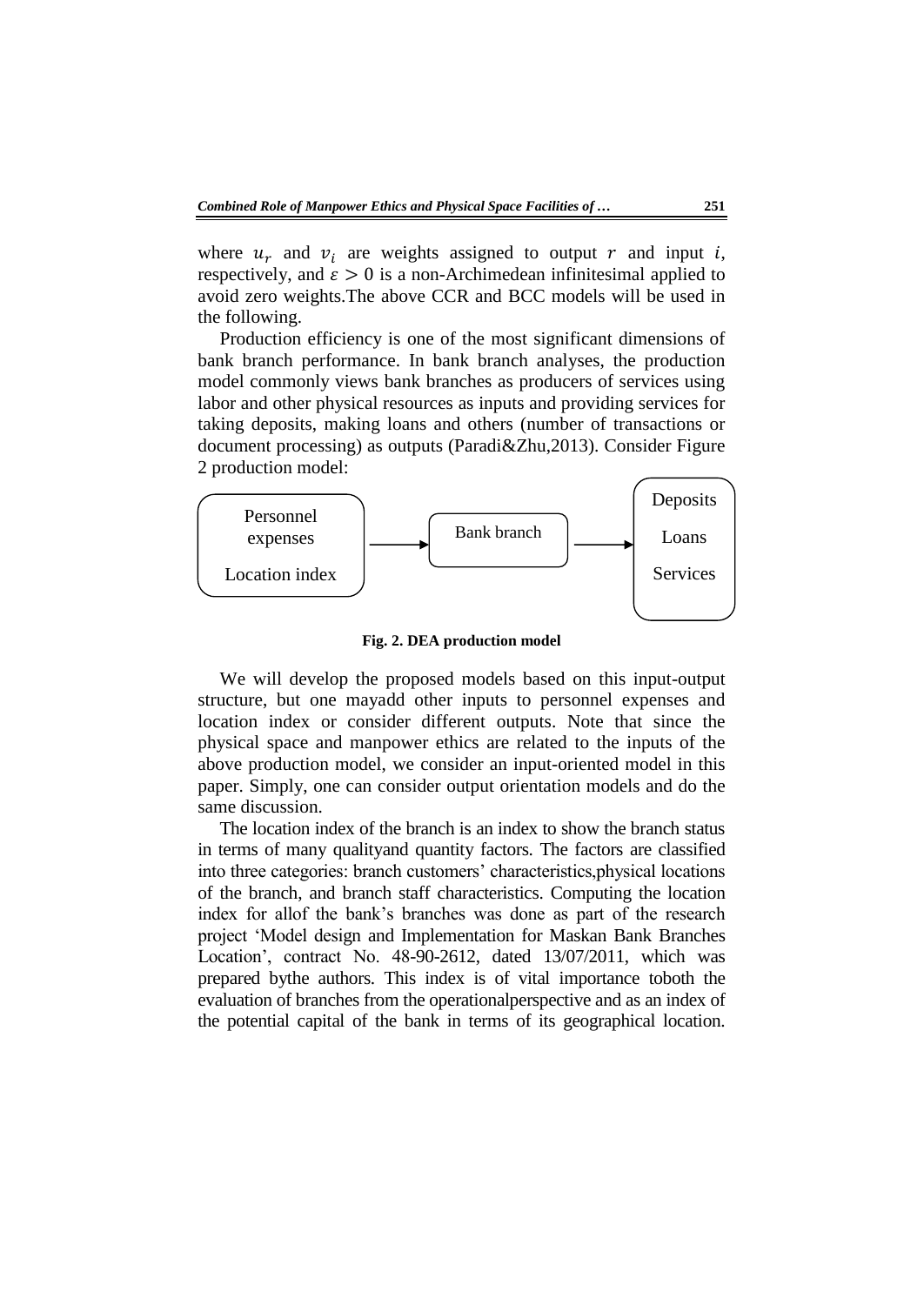Weuse this index as an input for the evaluation of the branches (Alirezaee&RajabiTanha,2015).

Plan and program management of bank assigns scores to each branch's staff and physical location ethicsby conducting periodic evaluations over a year. Consider  $P_j^{min}$  and  $P_j^{max}$  as the minimum and maximum HRE scores of DMU<sub>j</sub>. Also, suppose  $P_j^{\text{min}}$  and  $P_j^{\text{max}}$  are the minimum and maximum PSF scores.All of the scoresare nonnegative values between 0 and 1.

Here we propose HRE&PSF model as

$$
\theta_{HRE\&PSF} = \max \sum_{r=1}^{3} u_r y_{rk}
$$
\n
$$
s.t. \sum_{i=1}^{2} v_i x_{ik} = I
$$
\n
$$
\sum_{r=1}^{3} u_r y_{rj} - \sum_{i=1}^{2} v_i x_{ij} \le 0, j = I, ..., n
$$
\n
$$
\frac{P_k^{\min}}{P_k^{\max}} \le \frac{v_j}{v_2} \le \frac{P_k^{\max}}{P_k^{\min}}
$$
\n
$$
u_r \ge \varepsilon, r = I, 2, 3.
$$
\n(3)

Model(3) takes the role ofHRE&PSF into account inDEA assessmentby adding a constraint that uses the related ethics scores as the ratio of input weights  $v_1$  and  $v_2$ . In model (3), the relative weights of inputs are set as their ethics scores and thus, an ethics-based evaluation of DMUs is implemented. The weight restrictions used in model (3) impose an upper and lower bounds to ratio of  $v_1$  and  $v_2$ . The attached constraint is in the form of ARI and as Charnes, Cooper, Huang & Sun (1990) and Thompson, Langemeier, Lee, Lee, and Thrall (1990) noted; when imposing ARI there will always exist at least one efficient DMU. Moreover, whether the output or input orientation is used, a DEA model incorporating ARI produces the same relative efficiency scores. Therefore, there remains no question about the feasibility of model (3).

In order to investigate the role of HRE&PSF changes in Malmquist productivity change index, which is discussed in the next section, here we define new concepts called HRE&PSF Factor ((HRE&PSF)F) as follows:

**Definition 1**.The (HRE&PSF)Fof a DMU is respectively defined as the ratio of the HRE&PSF to the CCR efficiency score.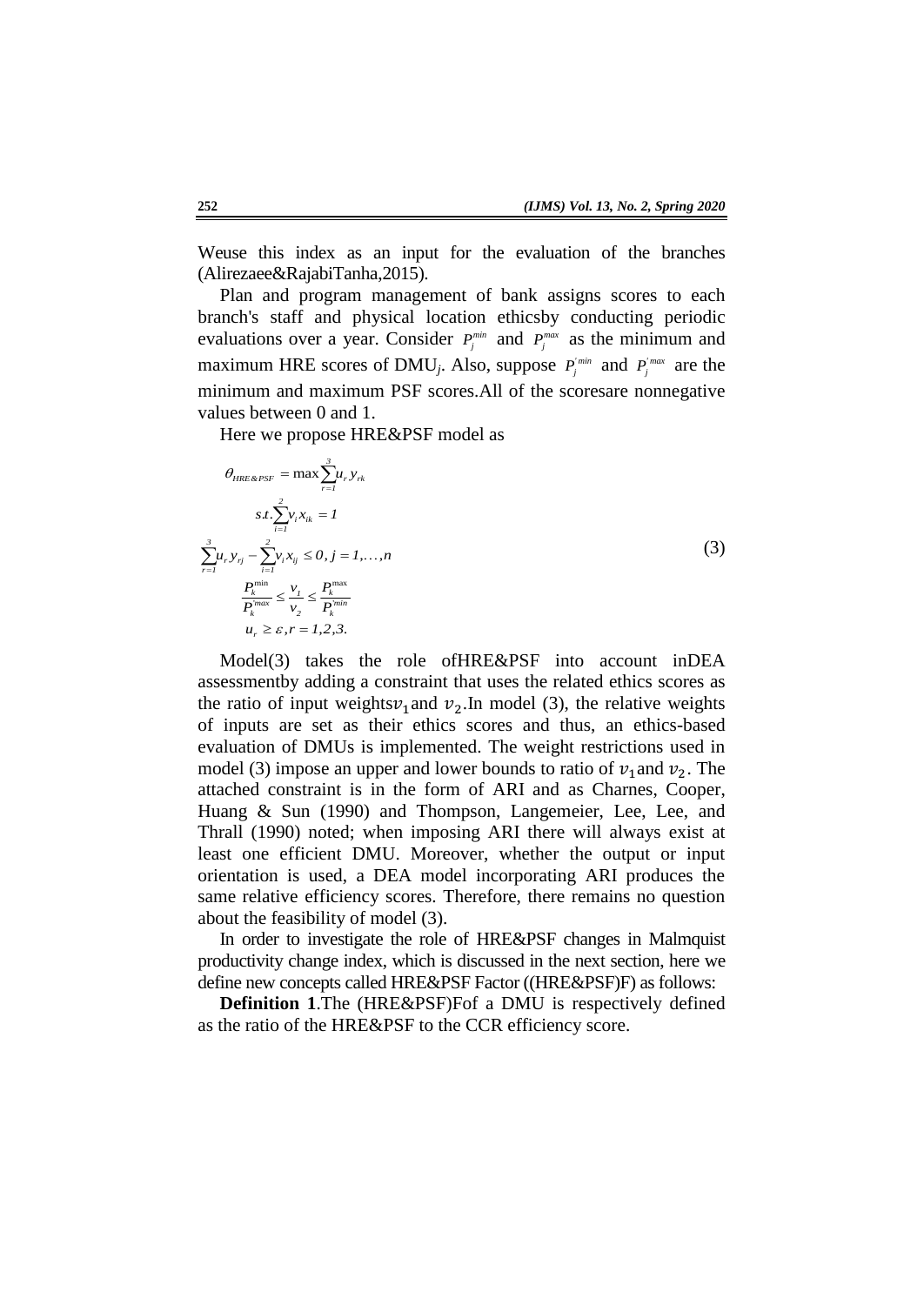Among the basic DEA models, the CCR model has the most discrimination power. The efficiency measure obtained from it is lower or equal to the BCC measure. In order to propose a new model that hasmore discrimination power relative to basic DEA models based on HRE&PSF considerations, we use CCR model in Definition 1 (see Figure 1).In order to demonstrate the effect of adding HRE&PSF weight restrictions and the concept of(HRE&PSF)F, consider the PPS generated by DMUs A to G with one input and two outputs under CCR and HRE&PSF technologies in Figure 3.By Definition 1, the gap between two drawn efficient frontiers shows the (HRE&PSF)F of each DMU. This difference measures the efficiency status before and after taking the weight restrictions into consideration. Considering DMU C,  $\theta_{CCR}$ ,  $\theta_{HRE8PSE}$ , and (HRE&PSF)F are as follows:

$$
\theta_{CCR} = \frac{OC}{OC'}, \quad \theta_{HRE} = \frac{OC}{OC''}, \quad \text{HREF} = \frac{OC'}{OC''}.
$$

Obviously, both the  $\theta_{CCR}$  and  $\theta_{HRE-PSF}$  measures obtained for DMU C are less than 1, so it is neither technically nor ethically efficient, and its (HRE&PSF)F is less than 1. The (HRE&PSF)F for DMU A is equal to 1, meaning that it is efficient under both technologies. Hence, DMU A is ethically and technically efficient. DMU B is technically but not ethically efficient, and its(HRE&PSF)F is less than 1. In this Figure, it is DMU A that still remains on the frontier after adding new ethical constraints.



**Fig. 3. CRS and HRE&PSF efficiency frontiers for sample DMUs.**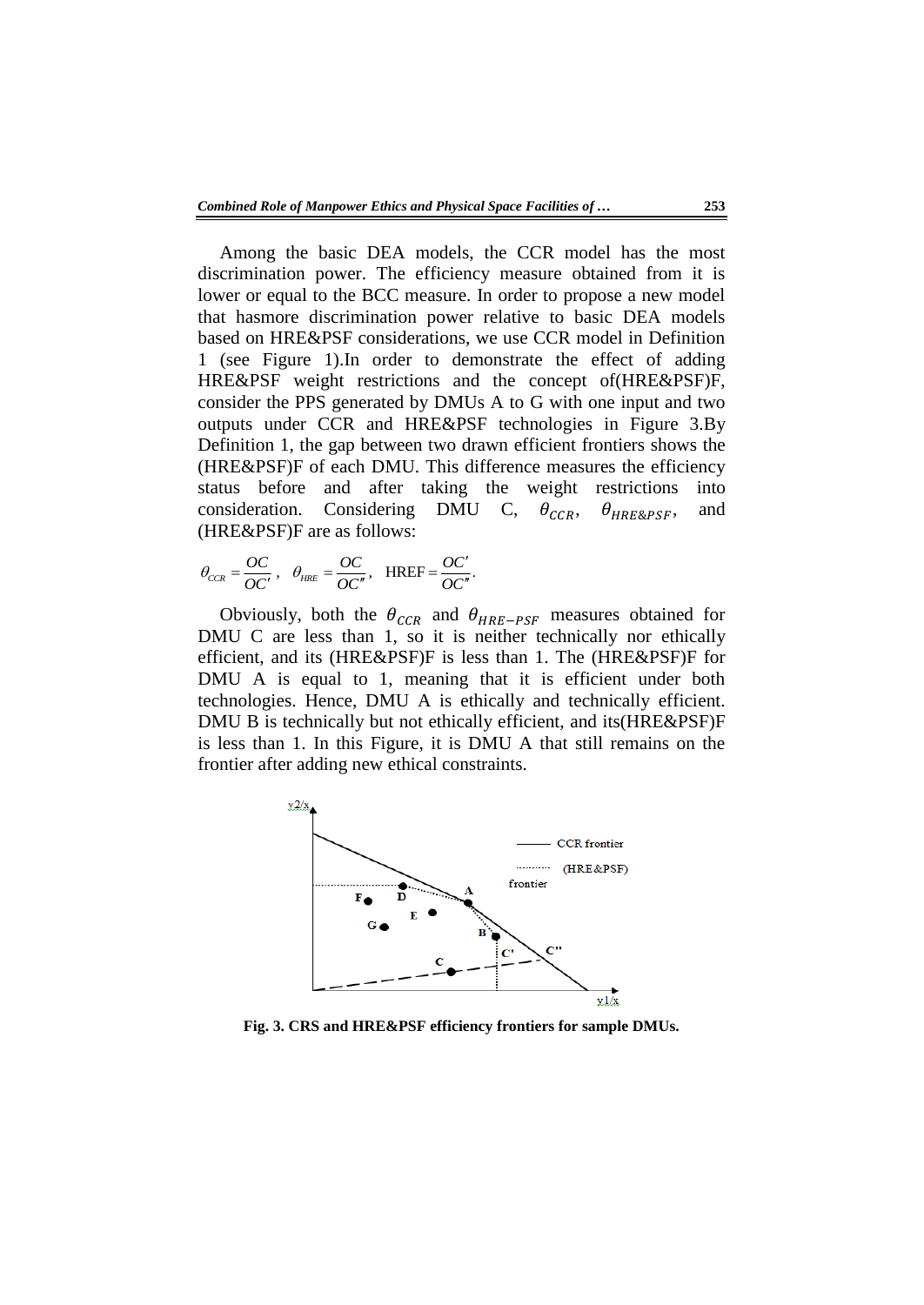#### **Extending MI**

In this section, first we have a brief review of the traditional Malmquist index in subsection 3.1 and then use the proposed models of previous sectionfor developing EMI in subsection 3.2.

## **1. MI and its decompositions**

Let( $x_k^t$ ,  $y_k^t$ ) and ( $x_k^{t+1}$ ,  $y_k^{t+1}$ ) be inputs and outputs of DMU<sub>k</sub> observed at two time periods,  $t$  and  $t + 1$ . The (input-oriented) Malmquist productivity index can be expressed as

$$
MI = \left[ \frac{D^{t}\left(x_{k}^{t+1}, y_{k}^{t+1}\right)}{D^{t+1}\left(x_{k}^{t}, y_{k}^{t}\right)} \times \frac{D^{t+1}\left(x_{k}^{t+1}, y_{k}^{t+1}\right)}{D^{t}\left(x_{k}^{t}, y_{k}^{t}\right)} \right]^{1/2} \tag{4}
$$

Calculation of MI requires two single-period and two mixed-period measures. The two single-period measures are  $D^t(x_k^t, y_k^t)$  and  $D^{t+1}(x_k^{t+1}, y_k^{t+1})$ , which refer to the distance of  $(x_k^t, y_k^t)$  and  $(x_k^{t+1}, y_k^{t+1})$  from efficient frontiers of time periods t and respectively. Also, the two mixed-period measures are  $D^{t+1}(x_k^t, y_k^t)$  and  $D^{t}(x_k^{t+1}, y_k^{t+1})$ , which refer to the distance of  $(x_k^t, y_k^t)$  and  $(x_k^{t+1}, y_k^{t+1})$  from different efficient frontiers constructed in time periods  $t + 1$  and t, respectively. These four measures are called distance functions. All of the required distance functions in the MI formula can be obtained from DEA models. Assuming inputoriented CRS technology,  $D^t(x_k^{t+1}, y_k^{t+1})$ could be obtainedas follows:

$$
\[D_{CRS}^{t}\left(x_{k}^{t+1}, y_{k}^{t+1}\right)\] = \max \sum_{r=1}^{s} u_{r}^{t} y_{rk}^{t+1} \ns t \cdot \sum_{i=1}^{m} v_{i}^{t} y_{ik}^{t+1} = 1 \sum_{r=1}^{s} u_{r}^{t} y_{rj}^{t} - \sum_{i=1}^{m} v_{i}^{t} x_{ij}^{t} \leq 0, j = 1, ..., n \nu_{i}^{t} \geq \varepsilon, r = 1, ..., s \nv_{i}^{t} \geq \varepsilon, i = 1, ..., m.
$$
\n(5)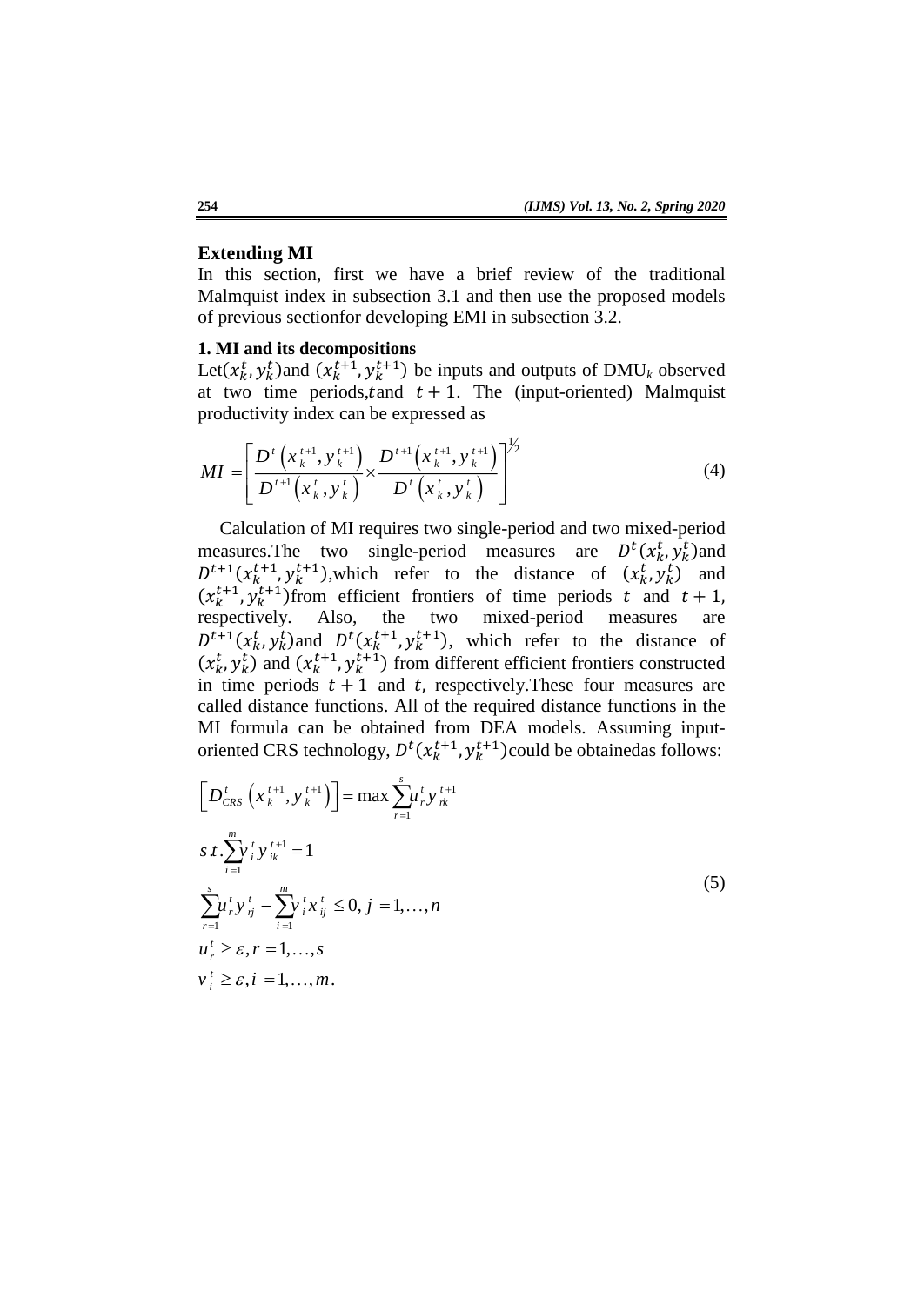The other three distance functions can be computed similarly. FGLR two-component decomposition of MI, which presents EC and TC, is

TC, is  
\n
$$
MI = \frac{D_{CRS}^{t+1} (x_k^{t+1}, y_k^{t+1})}{D_{CRS}^{t} (x_k^{t}, y_k^{t})} \left[ \frac{D_{CRS}^{t} (x_k^{t+1}, y_k^{t+1})}{D_{CRS}^{t+1} (x_k^{t+1}, y_k^{t+1})} \times \frac{D_{CRS}^{t} (x_k^{t}, y_k^{t})}{D_{CRS}^{t+1} (x_k^{t}, y_k^{t})} \right]^{1/2} = EC \times TC
$$
\n(6)

Considering two CRS and VRS technologiesand using CCR and BCC models, FGNZ decomposition breaks down MI into three components, PEC, SEC, and TC..We note that SE is defined as the ratio of CCR to BCC efficiency scores.

$$
MI = \frac{PE^{t+1}(x_k^{t+1}, y_k^{t+1})}{PE^{t}(x_k^{t}, y_k^{t})} \times \frac{SE^{t+1}(x_k^{t+1}, y_k^{t+1})}{SE^{t}(x_k^{t}, y_k^{t})}
$$
  
\n
$$
\times \left[ \frac{D_{CRS}^{t}(x_k^{t+1}, y_k^{t+1})}{D_{CRS}^{t+1}(x_k^{t+1}, y_k^{t+1})} \times \frac{D_{CRS}^{t}(x_k^{t}, y_k^{t})}{D_{CRS}^{t+1}(x_k^{t}, y_k^{t})} \right]^{1/2} = PEC \times SEC \times TC
$$
 (7)

where

where  
\n
$$
PE^{t}(x_{k}^{t}, y_{k}^{t}) = D_{VRS}^{t}(x_{k}^{t}, y_{k}^{t}), SE^{t}(x_{k}^{t}, y_{k}^{t}) = \frac{D_{CRS}^{t}(x_{k}^{t}, y_{k}^{t})}{D_{VRS}^{t}(x_{k}^{t}, y_{k}^{t})}
$$

and

$$
\left[D_{VRS}^{t}\left(x_{k}^{t}, y_{k}^{t}\right)\right] = \max \sum_{r=1}^{s} u_{r}^{t} y_{rk}^{t} - u_{0}^{t}
$$
\n
$$
s.t. \sum_{i=1}^{m} y_{i}^{t} y_{ik}^{t} = 1
$$
\n
$$
\sum_{r=1}^{s} u_{r}^{t} y_{rj}^{t} - \sum_{i=1}^{m} y_{i}^{t} x_{ij}^{t} - u_{0}^{t} \leq 0, j = 1, ..., n
$$
\n
$$
u_{r}^{t} \geq \varepsilon, r = 1, ..., s, u_{0}^{t} \text{ is free}
$$
\n
$$
v_{i}^{t} \geq \varepsilon, i = 1, ..., m.
$$
\n(8)

It is noteworthy that in all decompositions above, an MI quantity greater than, equal to, or less than 1 means that productivity has grown, remained unchanged, or declined during periods t and  $t + 1$ .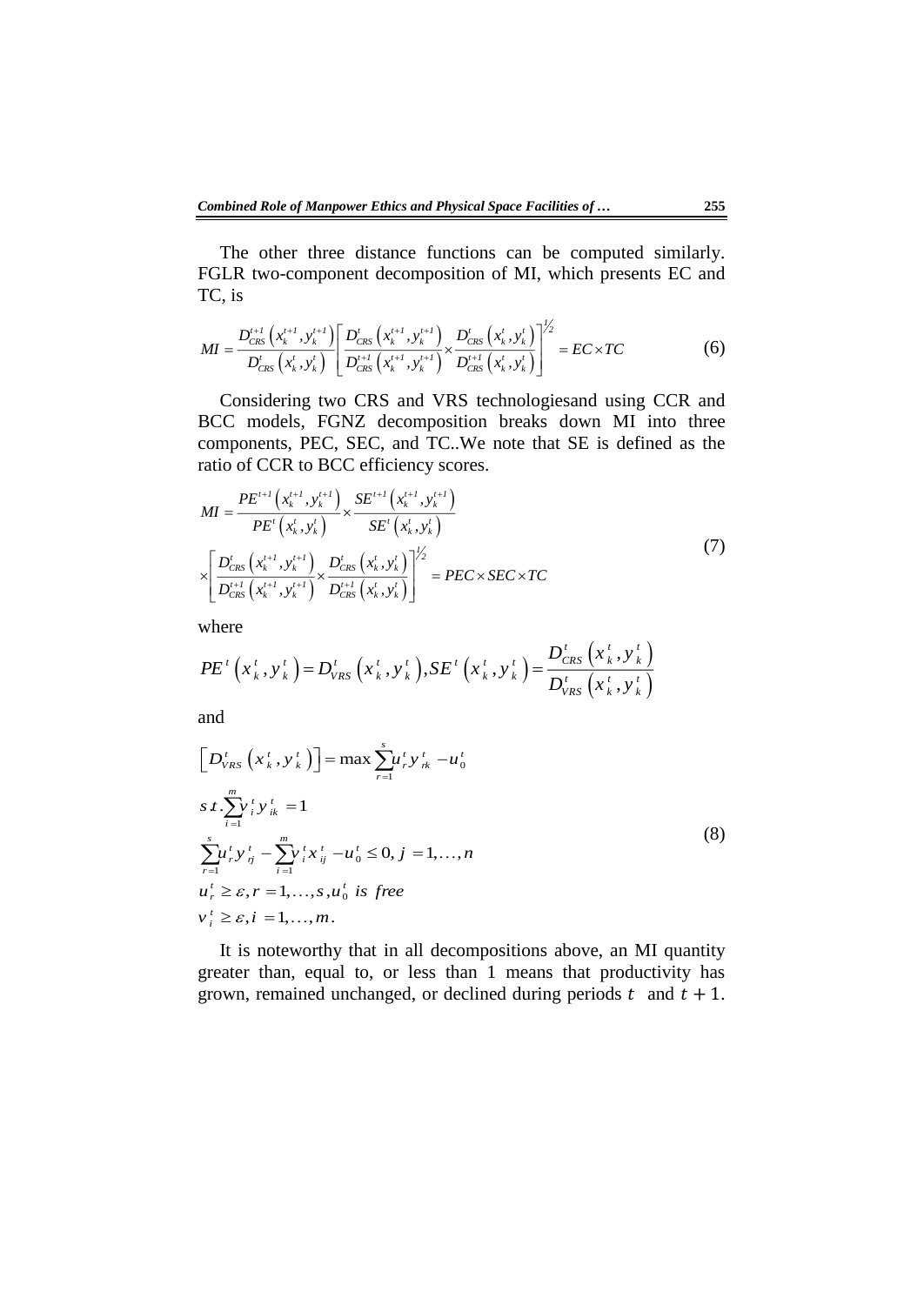Similar resultsare held about growth or decline of individual components in various MI decompositions.

#### **2. Developing EMIusing HRE&PSFconcept**

If we consider HRE&PSF model as the base technology in (4),the novelEMI will be obtained as (9):

$$
EMI^{HRE\&PSF} = \left[ \frac{D_{HRE\&PSF}^{t} \left( x_k^{t+1}, y_k^{t+1} \right)}{D_{HRE\&PSF}^{t+1} \left( x_k^{t}, y_k^{t} \right)} \times \frac{D_{HRE\&PSF}^{t+1} \left( x_k^{t+1}, y_k^{t+1} \right)}{D_{HRE\&PSF}^{t+1} \left( x_k^{t}, y_k^{t} \right)} \right]^{1/2} \tag{9}
$$

where  $(x_k^t, y_k^t)$  and  $(x_k^{t+1}, y_k^{t+1})$  are the observed inputs and outputs of  $\text{DMU}_k$  in time periods t and  $t+1$ , respectively.  $D'_{HRE\&PSF}\left(x_k^{t+1}, y_k^{t+1}\right)$  is calculated by solving model (10).

$$
\left[D'_{HRE\&PSF}\left(x_k^{t+l}, y_k^{t+l}\right)\right] = \max \sum_{r=1}^3 u_r^t y_{rk}^{t+l}
$$
\n
$$
s.t. \sum_{i=1}^2 v_i^t x_{ik}^{t+l} = I
$$
\n
$$
\sum_{r=1}^3 u_r^t y_{rj}^t - \sum_{i=1}^2 v_i^t x_{ij}^t \le 0, j = I, ..., n
$$
\n
$$
\frac{P_k^{\min,t}}{P_k^{\min,t}} \le \frac{v_1^t}{v_2^t} \le \frac{P_k^{\max,t}}{P_k^{\min,t}}
$$
\n
$$
u_r^t \ge \varepsilon, r = I, 2, 3
$$
\n(10)

Now we can develop other versions of EMI decompositions regarding CCRand HRE&PSF technologies. Two-component EMI can be written as

$$
EMI^{HRE\&PSF} = EEC^{HRE\&PSF} \times ETC^{HRE\&PSF} \tag{11}
$$

Where

$$
EEC^{HRE\&PSF} = \frac{D_{HRE\&PSF}^{t+1} \left(x_k^{t+1}, y_k^{t+1}\right)}{D_{HRE\&PSF}^t \left(x_k^t, y_k^t\right)},
$$
\n(12)

$$
ETC^{HREG\,PSF} = \left[ \frac{D_{HREG\,PSF}^{'}\left(x_{k}^{t+l}, y_{k}^{t+l}\right)}{D_{HREG\,PSF}^{t+l}\left(x_{k}^{t+l}, y_{k}^{t+l}\right)} \times \frac{D_{HREG\,PSF}^{t}\left(x_{k}^{t}, y_{k}^{t}\right)}{D_{HREG\,PSF}^{t+l}\left(x_{k}^{t}, y_{k}^{t}\right)} \right]^{1/2}
$$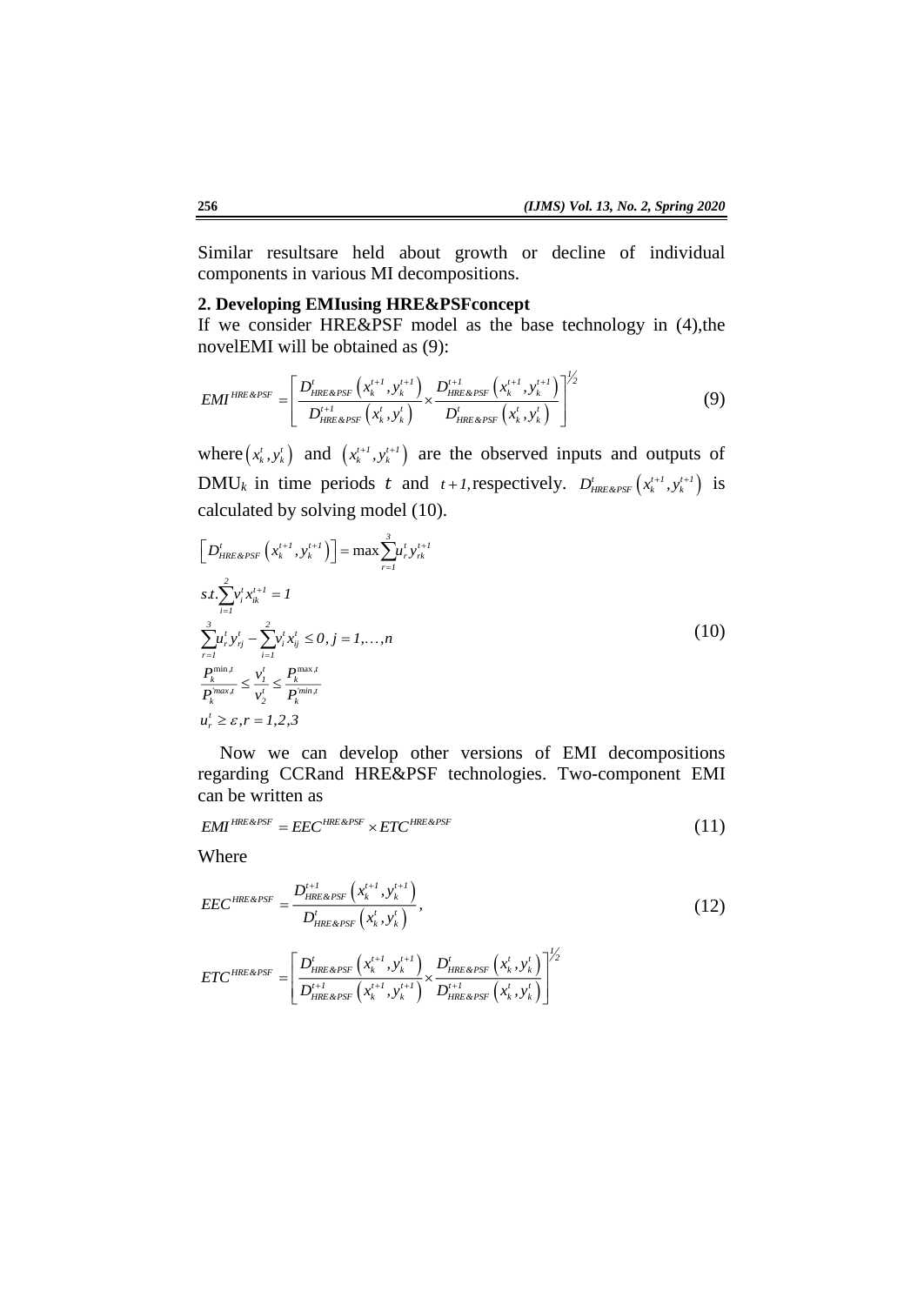which are obtained by substituting HRE&PSF technology instead of CCR in (6).Using(HRE&PSF)F concepts developed in Definition 1, the novel three-component decompositions that specify(HRE&PSF)F Change ((HRE&PSF)FC)portion in productivity change is developed as follows:

as follows:  
\n
$$
EMI^{HRE\&PSF} = EC \times (HRE\&PSF)FC \times ETC^{HRE\&PSF}
$$
\n(13)

Where

$$
EC = \frac{D_{CRS}^{t+l}(x_k^{t+l}, y_k^{t+l})}{D_{CRS}^t(x_k^t, y_k^t)},
$$
  
\n
$$
(HRE \& PSF) FC = \frac{(HRE \& PSF) F^{t+l}(x_k^{t+l}, y_k^{t+l})}{(HRE \& PSF) F^t(x_k^t, y_k^t)}
$$
  
\n
$$
= \left[ \frac{D_{HRE\&PSF}^{t+l}(x_k^{t+l}, y_k^{t+l})}{D_{CRS}^{t+l}(x_k^{t+l}, y_k^{t+l})} \times \frac{D_{CRS}^t(x_k^t, y_k^t)}{D_{HRE\&PSF}^t(x_k^t, y_k^t)} \right]
$$
\n(14)

which is obtained from (12), according to the relation  $D_{HRE\&PSE}^t\left(x_k^t, y_k^t\right) = D_{CRS}^t\left(x_k^t, y_k^t\right) \times \left(HRE\&PSF\right)F^t\left(x_k^t, y_k^t\right).$ 

In addition, if we consider VRS technology in addition to CRS andHRE&PSF, other novel four-component decompositionsof EMI will be obtainedas follows:<br>  $EMI^{HRE\&PSF} = PEC \times SEC \times (HRE \& PSF) FC \times ETC^{HRE\&PSF}$ 

$$
EMI^{HRE\&PSF} = PEC \times SEC \times (HRE \& PSF) FC \times ETC^{HRE\&PSF} \tag{15}
$$

The components PEC and SEC were defined in (7). We use the relation  $EC = PEC \times SEC$  in (13). Also, from Definition 1, we have  $\theta_{HRE\&PSF} = \theta_{CCR} \times (HRE\&PSF)F$ . Then,  $EEC^{HRE\&PSF} = EC \times (HRE\&PSF)FC$ in relation (11).

#### **Case study**

In this section, we calculate and analyze the proposed EMInovel decompositions for 74 branches of Maskan Bank of Iran located inthe west region of Tehran for two time periods of 2017 and 2018as a realworld case study. It is noted that Maskan Bank is the largest Iranian governmental bank operating in the housing sector. It has more than 1300 branches in 38 regions in Iran.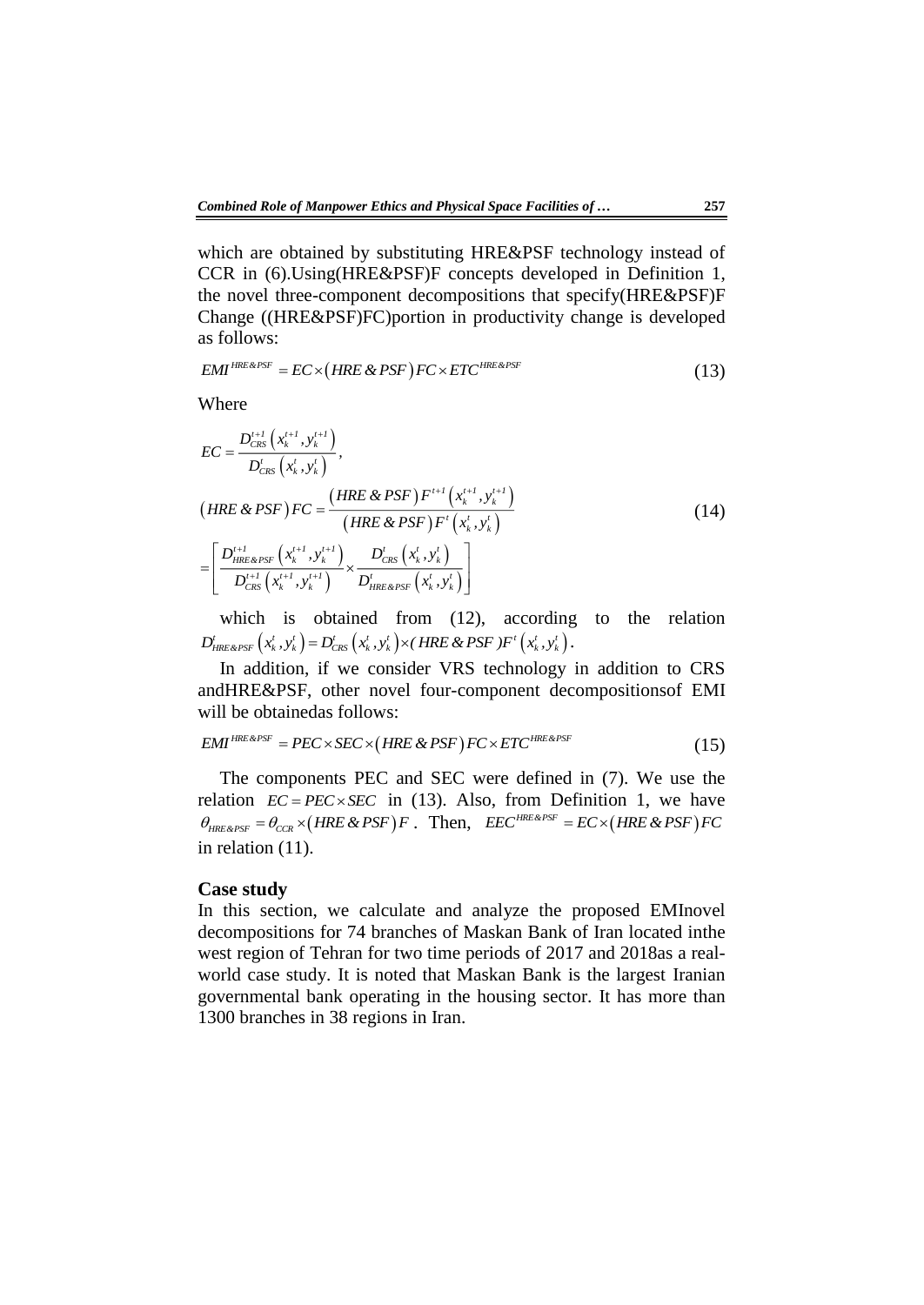#### **1. Input and output data**

The robustness of the results of a DEA analysis relies on the availability and quality of data (Sowlati&Paradi, 2004). The descriptive statistics of inputs and outputsdata for two time periods are given in Table 1. Measurement unit of personnel expenses is 1000000 Rials. Other indices have no units because they are normalized. The data are taken directly from the Bank's Plan and Program management.

Descriptive statistics of HRE and PSF scores for the two time periods are given in Table 2. Information of Tables 1 and 2 are the data of empirical case study provided by Plan and Program office.

|                   | 2017    |            |             |          | 2018  |                                  |             |                 |
|-------------------|---------|------------|-------------|----------|-------|----------------------------------|-------------|-----------------|
|                   | Min     | <b>Max</b> | <b>Mean</b> | STD.     | Min   | <b>Max</b>                       | <b>Mean</b> | STD.            |
| Inputs            |         |            |             |          |       |                                  |             |                 |
| Personnelexpenses | 1384.62 | 13332.97   | 4364.46     | 2019.71  |       | 1898.48 18396.58 5870.05 2792.48 |             |                 |
| Location index    | 384     | 1212       | 926.8       | 164.64   | 384   | 1212                             | 926.8       | 164.64          |
| <i>Outputs</i>    |         |            |             |          |       |                                  |             |                 |
| Deposits          | 86.8    | 5491       | 1524.86     | 1054.86  | 154.5 | 5620                             |             | 1417.97 881.074 |
| Loans             | 62.53   | 16127      | 1509.30     | 2063.145 | 111.9 | 18300                            |             | 1648.76 2269.94 |
| Services          | 69.05   | 18942      | 1404.53     | 2330.88  | 169.9 | 22045                            |             | 1448.92 2649.23 |

**Table 1. Data statistics**

**Table 2. Descriptive statistics of HRE and PSF scores**

|                       | 2017  |            |       |       | 2018  |            |             |       |  |
|-----------------------|-------|------------|-------|-------|-------|------------|-------------|-------|--|
|                       | Min   | <b>Max</b> | Mean  | STD.  | Min   | <b>Max</b> | <b>Mean</b> | STD.  |  |
| <b>HRE</b> Min scores | 0.008 | 0.337      | 0.089 | 0.065 | 0.009 | 0.419      | 0.081       | 0.059 |  |
| <b>HREMax</b> scores  | 0.031 |            | 0.348 | 0.226 | 0.035 |            | 0.315       | 0.184 |  |
| <b>PSF</b> Min scores | 0.007 | 0.339      | 0.090 | 0.064 | 0.009 | 0.419      | 0.082       | 0.058 |  |
| <b>PSF Max scores</b> | 0.028 |            | 0.352 | 0.224 | 0.034 |            | 0.320       | 0.183 |  |

## **2. EMIHRE&PSF Results**

Here, we examine the combined role of HRE- PSFin the new  $EMI<sup>HRE&PSF</sup>$  productivity index and consider its components in the new decomposition using the model (10) and the relation (15). At first, the descriptive statistics of EMI<sup>HRE&PSF</sup> results and its differences with MI are as Table 3.

As can be seen from Table 3, the average ofEMI-MI is equal to 0.03 which shows that  $EMI^{HRE\&PSF}$  has less variation than  $EMI^{HRE}$  and  $EMI^{PSF}$  relative to MI. The mean of  $EMI^{HRE\&PSF}$  is equal to 0.81,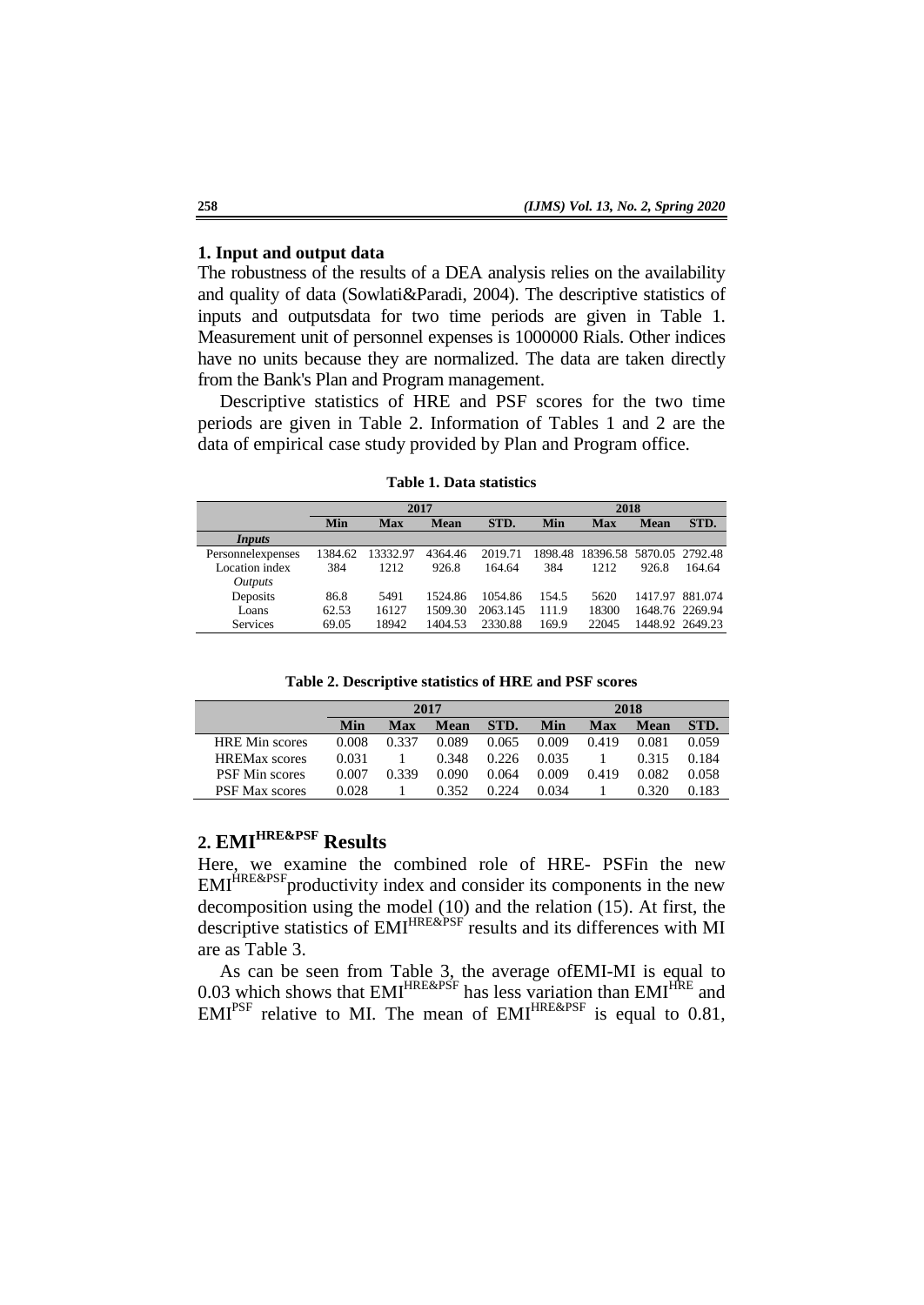while the mean of  $EMI^{HRE}$  and  $EMI^{PSF}$  are 0.90 and 0.93, respectively.Again, the greatest decline in EMI relative to MIbelongs to the 60th branch. Also,branch 18 has the greatest increase in EMI relative to MI which is equal to 0.46.

The results of EMI<sup>HRE&PSF</sup> components for selected branches are presented in Table 4.

|                                | $Min(\#branch)$ | $Max(\#branch)$ | <b>Mean</b> | STD. |
|--------------------------------|-----------------|-----------------|-------------|------|
| $ETC^{HREE\&PSF}$              | 0.55(6)         | 1.12(18)        | 0.65        | 0.09 |
| (HRE&PSF)FC                    | 0.95(37)        | 1.12(1)         | 0.98        | 0.02 |
| EMI <sup>HRE&amp;PSF</sup>     | 0.49(36)        | 1.83(71)        | 0.81        | 0.18 |
| EMI <sup>HRE&amp;PSF</sup> -MI | $-0.34(60)$     | 0.46(18)        | 0.03        | 0.08 |

**Table 3. Data statistics of EMIHRE&PSF results**

**Table 4. MI, EMIHRE&PSF , and their components for selected branches**

| <b>Branches</b> | (HRE&PSF)FC | <b>PEC</b> | <b>SEC</b> | ETC <sup>HRE&amp;PSF</sup> | TC   | MI   | <b>EMI<sup>HRE&amp;PSF</sup></b> |
|-----------------|-------------|------------|------------|----------------------------|------|------|----------------------------------|
|                 | 1.12        | 0.88       | 0.95       | 0.68                       | 0.84 | 0.71 | 0.64                             |
| 3               | 0.99        | 0.94       | 1.00       | 0.86                       | 0.66 | 0.63 | 0.81                             |
| 6               | 0.98        | 1.23       | 1.20       | 0.55                       | 0.58 | 0.85 | 0.80                             |
| 16              | 0.98        | 0.83       | 1.11       | 0.61                       | 0.60 | 0.74 | 0.74                             |
| 18              | 0.98        | 1.11       | 0.97       | 1.12                       | 0.54 | 0.43 | 0.89                             |
| 23              | 0.98        | 1.03       | 1.08       | 0.58                       | 0.57 | 0.64 | 0.64                             |
| 36              | 0.96        | 0.83       | 0.89       | 0.69                       | 0.58 | 0.43 | 0.49                             |
| 37              | 0.95        | 1.24       | 1.12       | 0.56                       | 0.53 | 0.73 | 0.74                             |
| 42              | 0.98        | 1.02       | 1.02       | 0.73                       | 0.55 | 0.57 | 0.74                             |
| 60              | 1.00        | 1.00       | 1.00       | 1.00                       | 1.34 | 1.34 | 1.00                             |
| 68              | 0.98        | 1.00       | 1.67       | 0.60                       | 0.58 | 0.98 | 0.98                             |
| 71              | 0.98        | 1.21       | 2.47       | 0.62                       | 0.60 | 1.79 | 1.82                             |
| 74              | 1.00        | 0.97       | 2.60       | 0.56                       | 0.54 | 1.36 | 1.41                             |

The value of  $EMI^{HRE\&PSF}$  for branches 1, 6, and 60 has decreased relative to MI. This is due to the fact that ETC<sup>HRE&PSF</sup> component of EMIHRE&PSF for the branches has been decreased relative to TC.However inbranch 1, we see (HRE&PSF)FC growth of 12%.The value of  $EMI^{HRE\&PSF}$  for branches 16, 23, 37, and 68 is equal to MI. The status of branches 60,71, and 74 remains productive.

Branch 3 has 20% increase in ETC<sup>HRE&PSF</sup> relative to TC which has led to an increase in EMI<sup>HRE&PSF</sup>. ETC<sup>HRE&PSF</sup> of branch 18 has been more than doubled compared to TC, and as result, EMI<sup>HRE&PSF</sup> has been more than doubled to MI.Because (HRE&PSF)FC of branch 42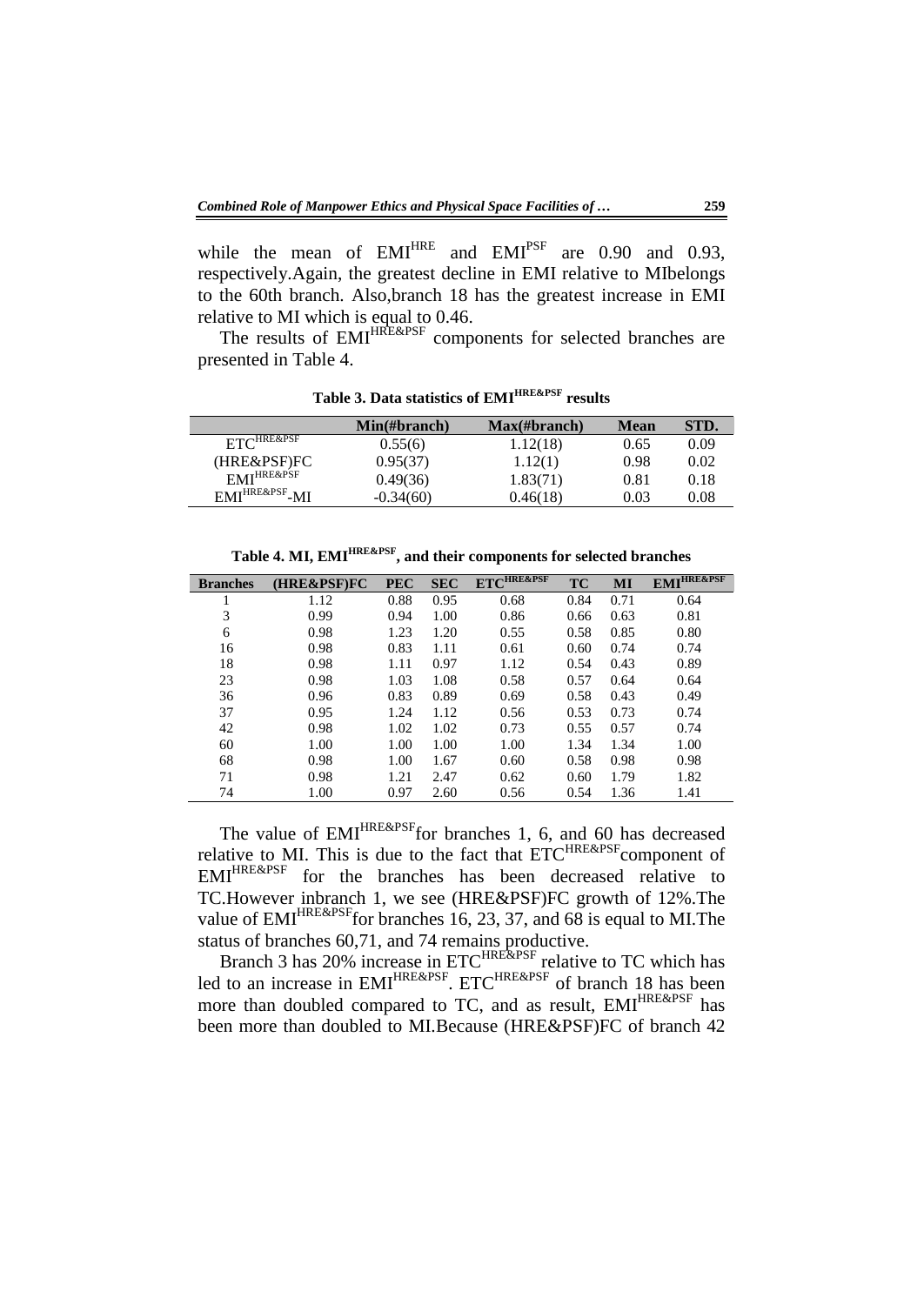is approximately 1, so the increase in  $ETC^{HRE\&PSF}$  relative to TC causes an increase in EMI<sup>HRE&PSF</sup> relative to MI. In general, changes in EMI<sup>HRE&PSF</sup> relative to MI are most likely due to changes in ETC<sup>HRE&PSF</sup> relative to TC.

## **Conclusion**

Productivity change is affected by a variety of factors.The more the number of factors involved in measurement, the more accurate the productivity rateobtained. Beside technology, efficiency, and scale, the paper backs the combined role of human resources ethics and physical space facilities factors in calculating an extended Malmquist productivity index in the bank branch level. In this paper, a new model has been developed to compute the distance functions of the extended Malmquist productivity index. The human resource and physical space ethics factor of each branch was defined as the ratio of the new modelsto CCR efficiency scores.The new three- and four-component decompositions of extended Malmquist index were developed to provide us with useful information about the sources of productivity growth or decline. The proposed method was applied to a real-world case study of bank branches.

Ethical issues of Operational Research clearlydeserve further work of theoretical, methodological,and applied nature. Here, we mention that as a recommendation for future work, the contribution of HRE and PSF to productivity growth,individually, can be the subject of future studies in this regard.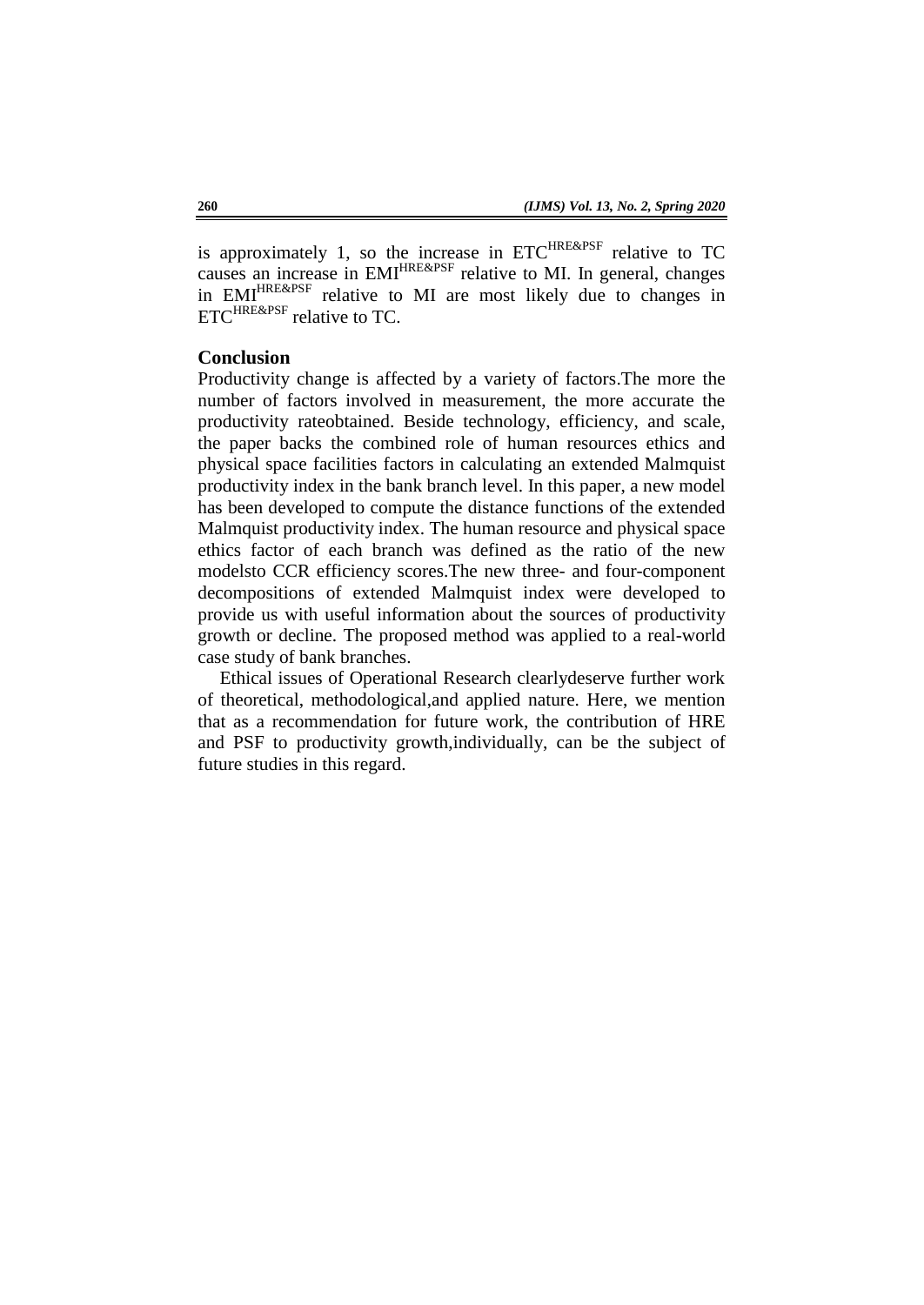#### **References**

- Alirezaee, M.R., &Afsharian, M. (2010).Improving the discrimination of data envelopment analysis models in multiple time periods.*International Transactions in Operational Research,17*(5), 667-679.
- Alirezaee, M.R., &RajabiTanha, M. (2015).Extending the malmquist index to consider the balance factor of decision making units in a productivity analysis.*IMA Journal of Management Mathematics,27*(3), 439-452.
- Basso, A., &Funari, S. (2007). DEA models for ethical and nonethical mutual funds. *Mathematical Methods in Economics and Finance,2*(1), 21-40.
- Basso.A., &Funari, S., (2003).Measuring the performance of ethical mutual funds: A DEA approach.*Journal of Operational Research Society,54*(5), 521-531.
- Caves, D., Christensen, L., & Diewert, W. (1982).The economic theory of index numbers and the measurement of input, output, and productivity. *Econometrica, 50*(6), 1393-1414.
- Charnes, A., Cooper, W., Huang, Z., & Sun, D., (1990). Polyhedral cone-ratio DEA models with an illustrative application to large commercial banks.*Journal of Econometrics,46*(1/2)*,* 73 – 91.
- Ding, S., Guariglia, A.,& Harris, R. (2016). The determinants of productivity in Chinese large and medium-sized industrial firms.*Journal of Productivity Analysis,45*(2), 131-155.
- Fare, R., Grosskopf, S., Lindgren, B., &Roose, P. (1992). Productivity change in Swedish analysis pharmacies 1980-1989: A nonparametric Malmquist approach. *Journal of Productivity,10*(1), 85-102.
- Fare, R., Grosskopf, S., Norris, M., &Zhang, A. (1994). Productivity growth, technical progress, and efficiency changes in industrial country. *American Economic Review,84*(1): 66-83.
- Ormerod, R.J., &Ulrich, W. (2013). Operational research and ethics: A literature review. *European Journal of Operational Research,228*(2), 291-307.
- Paradi, J., &Zhu, H. (2013).A survey on bank branch efficiency and performance research with data envelopment analysis.*Omega,41*(1), 61-79.